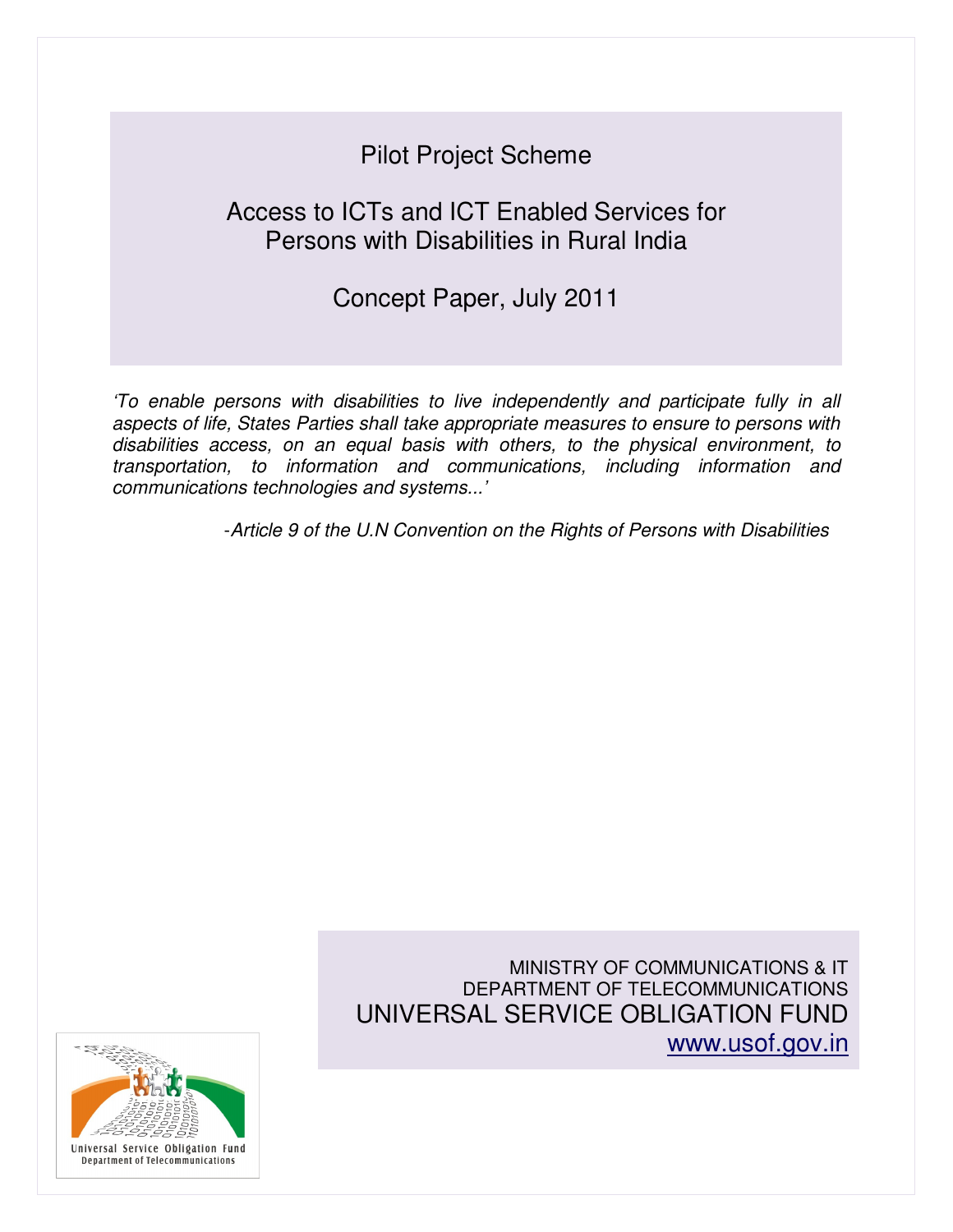# 1. Introduction

## **Background**

1.1 India is home to one of the largest disabled population in the world. As per census 2001, 21.9 million Indians suffer from some form of disability<sup>1</sup>. Seventy five per cent of persons with disabilities live in rural areas. A good percentage of these would either be unemployed and/or illiterate.

1.2 ICTs can play an important role in facilitating the socio-economic and political inclusion and mainstreaming of Persons with Disabilities ("PwDs") as ICTs can enable them to access various services (health, education, government services etc), information, employment opportunities etc and most importantly, to communicate effectively in spite of their particular disability. However for ICTs to play this role, the ICT services must be available, affordable and be truly "accessible". According to the ITU tool kit on e-accessibility, '[a]ccessibility is a measure of the extent to which a product or service can be used by a person with a disability as effectively as it can be used by a person without that disability<sup>2</sup>'.

1.3 In recognition of the significance of ICTs, the UN Convention on the Rights of Persons with Disabilities ("UNCRPD" or "Convention"), has stressed the obligation of the State to ensure access to the same for PwDs<sup>3</sup>. The Convention was adopted by the United Nations General Assembly on December 13, 2006 and has been signed by 146 countries as of September, 2010, of which 90 have ratified it, making it an enforceable legal instrument since May 5, 2008 (when the  $20<sup>th</sup>$  ratification occurred). India ratified the Convention on 1.10.08.

1.4 Article 9 of the Convention defines ICT accessibility as an integral part of Accessibility Rights<sup>4</sup>. Article 21 on Freedom of expression, opinion, and access to information specifically states that 'States Parties shall take all appropriate measures to ensure that persons with disabilities can exercise the right to freedom of expression and opinion, including the freedom to seek, receive and impart information and ideas on an equal basis with others and through all forms of communication of their choice….' Communication is defined by the Convention as including all possible means of interaction that may eliminate barriers. Communication "includes languages, display of text,

l

 $^{1}$  (sight/speech/hearing/mental) at http://www.disabilityindia.org/table10.cfm

<sup>&</sup>lt;sup>2</sup> http://www.itu.int/ITU-D/sis/PwDs/Documents/e-Accessibility\_\_Final\_.pdf

 $3$  The Convention defines persons with Disabilities to include those who have long-term physical, mental, intellectual or sensory impairments which in interaction with various barriers may hinder their full and effective participation in society on equal basis with others.<br><sup>4</sup> E. assoccibility Policy Handbook for Persons With I

<sup>&</sup>lt;sup>1</sup> E- accessibility Policy Handbook for Persons With Disabilities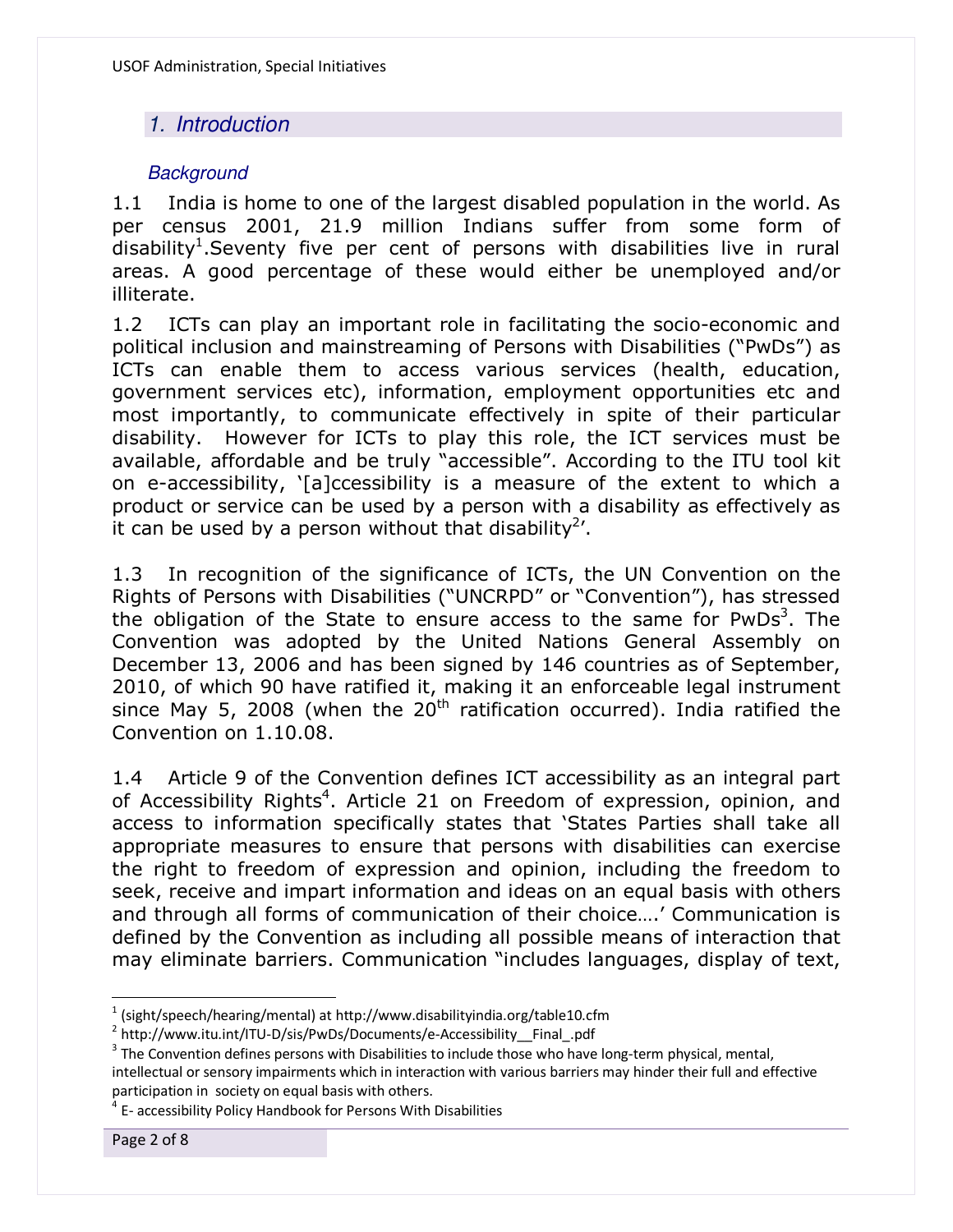Braille, tactile communication, large print, accessible multimedia, as well as written, audio, plain language, human reader and augmentative and alternative modes; means and formats of communication include accessible information and communication technology". ICT accessibility is in fact included in all sector-specific accessibility accommodation and both Articles 9 and 21 state that even private entities need to take accessibility into account when providing products and services<sup>5</sup>.

### Role of USOF

1.4 The Universal Service Obligation Fund of India (USOF) came into being with effect from 1.4.02 with the passing of the Indian Telegraph (Amendment) Act 2003 in December 2003. The Fund which is headed by the USOF Administrator, has a mandate of providing access to Telegraph (Telecommunications) services to people in rural and remote areas at reasonable and affordable prices. The Fund has initiated a large number of schemes aimed at promoting public and individual access to telephony and broadband services in rural India.

1.5 Ensuring that PwDs in rural India are able to effectively access telecommunications services, is an important facet of bridging the digital divide. Given its mandate, USOF appreciates that special initiatives and schemes are required to this end. In fact USOF is aware that addressing the need of individual and public access to telecommunications services by PwDs in rural India will also benefit the significant proportion of rural Indians who are aged or illiterate and need assistive technologies (ATs) to enable meaningful ICT access. An example of the same would be text to speech technologies which would enable the visually impaired and illiterate/ semiliterate to communicate and to access news, information and e-services in audio format. Similarly, speech to text ATs would benefit both PwDs and illiterate/semi-literate to communicate and could facilitate them to perform ICT enabled/related jobs. Keeping this in view, it has been decided to launch a scheme of pilot projects for enabling PwDs in rural areas to access ICTs and ICT enabled services.

1.6 Accordingly, in October 2010, USOF circulated a concept paper on 'Connecting Persons with Disabilities through Information and Communication Technologies (ICTs) and Mobile Phones in Rural India' prepared on its behalf by the Centre for Internet and Society. The concept paper and feedback/proposals received from stakeholders are available on the USOF website at http://www.usof.gov.in/usof-cms/disabled.htm.

 $\overline{a}$ 5 Ibid

Page 3 of 8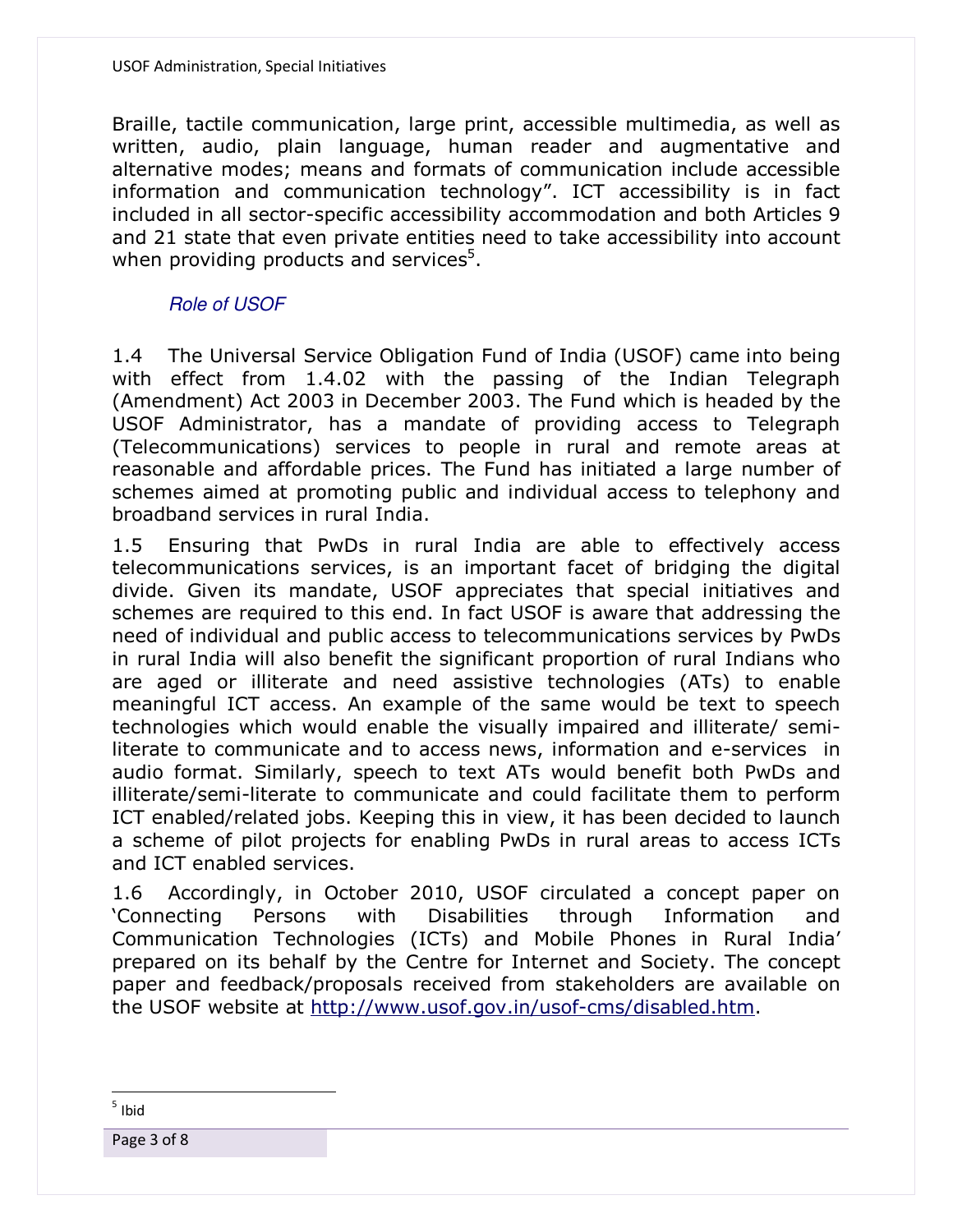### 2. Scheme Description

- 2.1 In keeping with its mandate of Universal service and in recognition of the vital role that ICTs can play in facilitating the daily lives of PwDs, enhancing their well being and productivity and enabling their active participation in society, it has been decided to launch a scheme of Pilot Projects for access to ICT facilities combined with ATs for PwDs in rural India.
- 2.2 These projects would address accessibility in terms of hardware, software and human interface. The projects are envisaged to cover persons with various forms of disability including inter alia sensory (including vision and hearing), cognitive and motor disability. In this initiative, USOF would like to enlist the assistance of various stakeholders including inter alia telecom service providers, telecom equipment manufacturers, mobile and internet/broadband content providers, NGOs, Ministry of Social Justice & Empowerment etc.

#### 3. Objectives

- 3.1 In recognition of the role of ICTs in helping PwDs to achieve self reliance and in facilitating their inclusion in mainstream society, this scheme seeks to provide PwDs in rural India with meaningful access to telecommunications facilities and through telecommunications facilities, to enable them to access public services, information, educational and employment opportunities.
- 3.2 To this end, USOF intends to undertake a variety of pilot projects to facilitate access to ICTs for PwDs. This would take the form of facilitation with regard to provision of appropriate ATs by way of telecommunications infrastructure (mobile phones and computers/servers), assistive software and content (including real time information and data bank of books and other printed matters relevant to PwDs). The projects would also cover the aspect of training of both facilitators and PwDs in the use of ATs.
- 3.3 It is hoped that these pilot projects would effectively demonstrate and highlight the utility and positive impact of AT enabled ICT access for PwDs and this would encourage service providers and other stakeholders to take up such initiatives on a larger scale in order to address the needs of PwDs.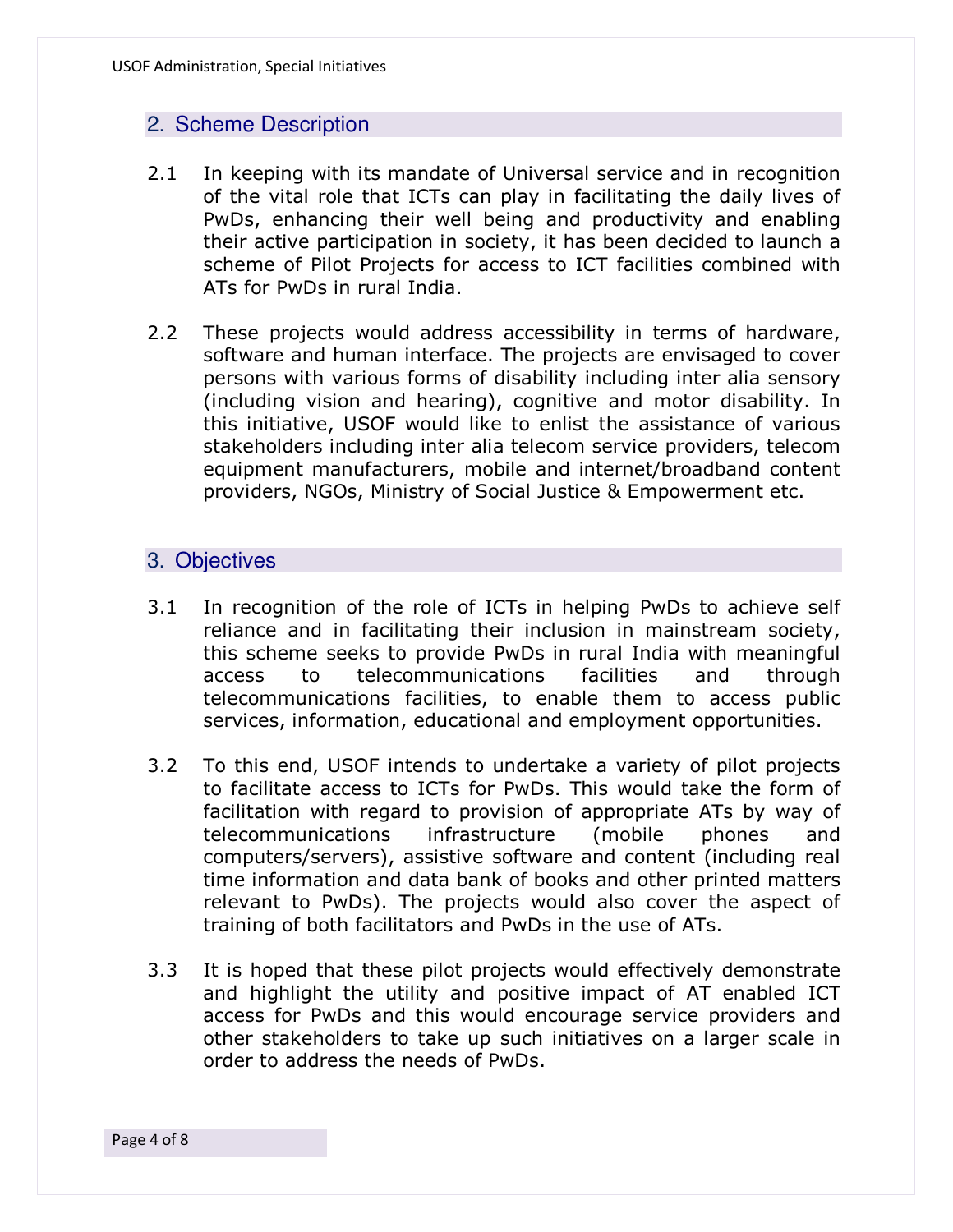# 4. Project Categories

4.1 The following project categories are envisaged so far. However other project types may also be considered.

- A. Setting up of ICT centres equipped with appropriate ATs for PwDs in educational/rehabilitation/vocational training institutions in rural areas.
- B. Provision of special handsets with/without access to bundled content for PwDs in rural areas.
- C. Public access to ICT facilities with ATs in villages or in/near rural institutions dealing with PwDs.

### 5. Benefits/Anticipated Outcomes

- Through this initiative it is primarily hoped to enrich the lives of the PwDs who are provided with ICT enabled access to information, skills and employment opportunities under the scheme.
- The scheme is expected to result in enhancement of self-reliance of PwDs covered and in their integration with and mainstreaming into society. The pilot projects would thus be expected to contribute to the social, political and economic empowerment of PwDs.
- It is also envisaged that the success of these pilots will effectively demonstrate the utility and benefits of AT enabled ICTs to the Persons with Disabilities and their families in rural India and to institutions/organizations dealing with PwDs, on the demand side, and to service providers, equipment manufacturers and content providers etc, on the supply side.
- This scheme is expected to provide an impetus to the development of ATs and relevant content in accessible formats in regional languages.
- Finally, it is expected that the success of these projects will lead to scaling up of such initiatives to the national level under both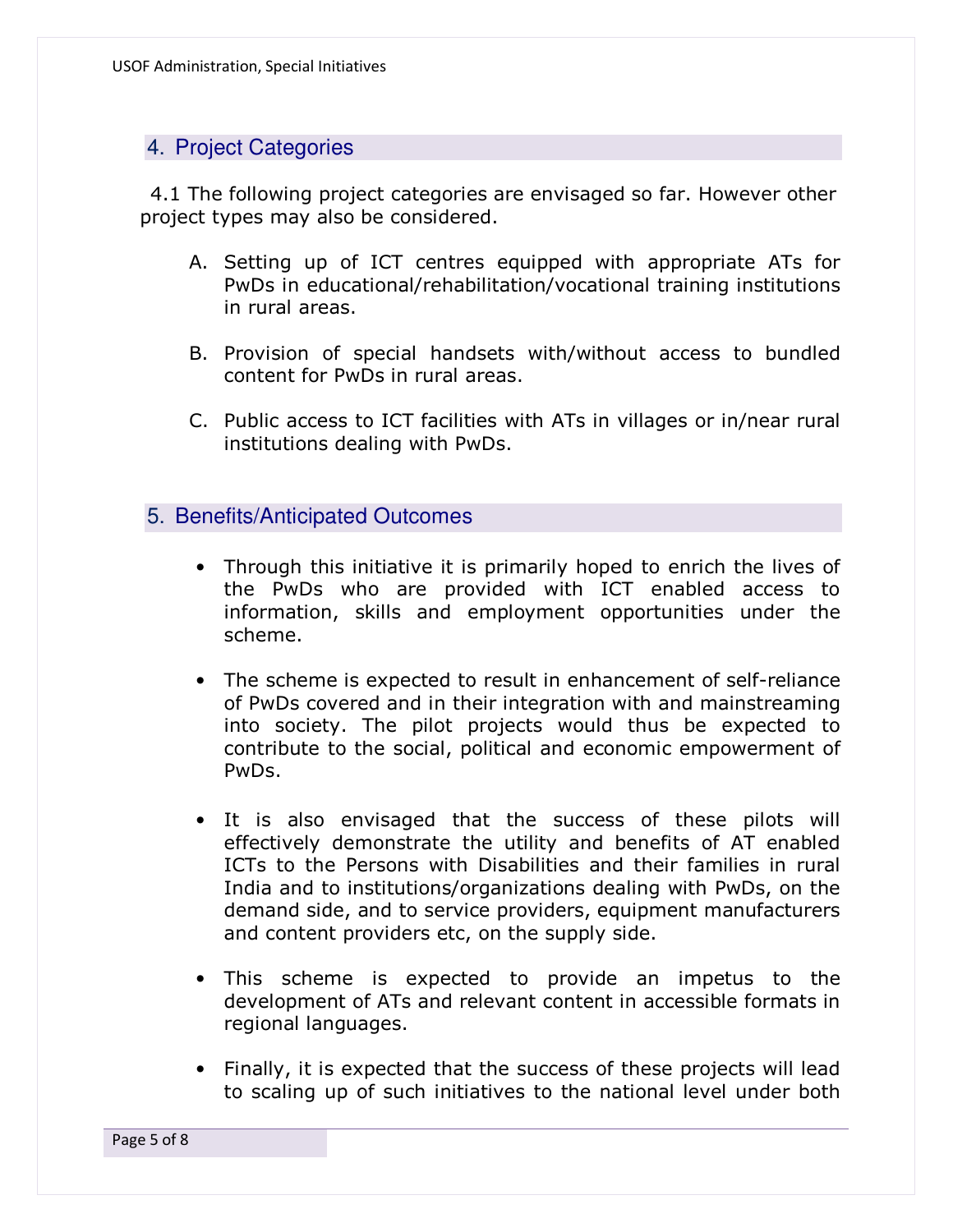commercial and CSR agendas of service providers/telecom manufacturers/content providers.

6. Anticipated Roles and Responsibilities/ Support Sought /

- *USOF:* To evaluate and approve project proposals from interested participants; to provide subsidy for projects launched under the scheme; to evaluate and compile scheme results for further scaling up of the scheme.
- *Telecom Service Providers*: To offer special tariff plans for PwDs; to coordinate with content providers, equipment manufacturers and NGOs/organizations working for PwDs to formulate project proposals and lead the implementation of projects under the scheme.
- *Educational/Vocational/Rehabilitation Institutions for PwDs*: To communicate the needs of PwDs; to make necessary arrangements for incorporating use of ATs to make ICTs accessible to PwDs; to train trainers/facilitators and PwDs regarding use of ATs. To facilitate in the development of a data bank of training material, books, reports, journals etc in accessible formats.
- *Equipment Manufacturers*: To offer discounts on equipments, such as mobile handsets/telephones/computers etc equipped with necessary ATs and to participate actively in the scheme.
- *Application and Content Developers*: To identify demand of different kinds of content for PwDs in coordination with concerned NGOs and institutions and to convert and deliver the content in easily accessible formats.
- *Non-Governmental Organizations*: to identify and convey the requirements of PwDs and to facilitate scheme implementation including training of trainers/facilitators, PwDs, operators of public access points/ICT centres and help by way of handholding throughout the project duration.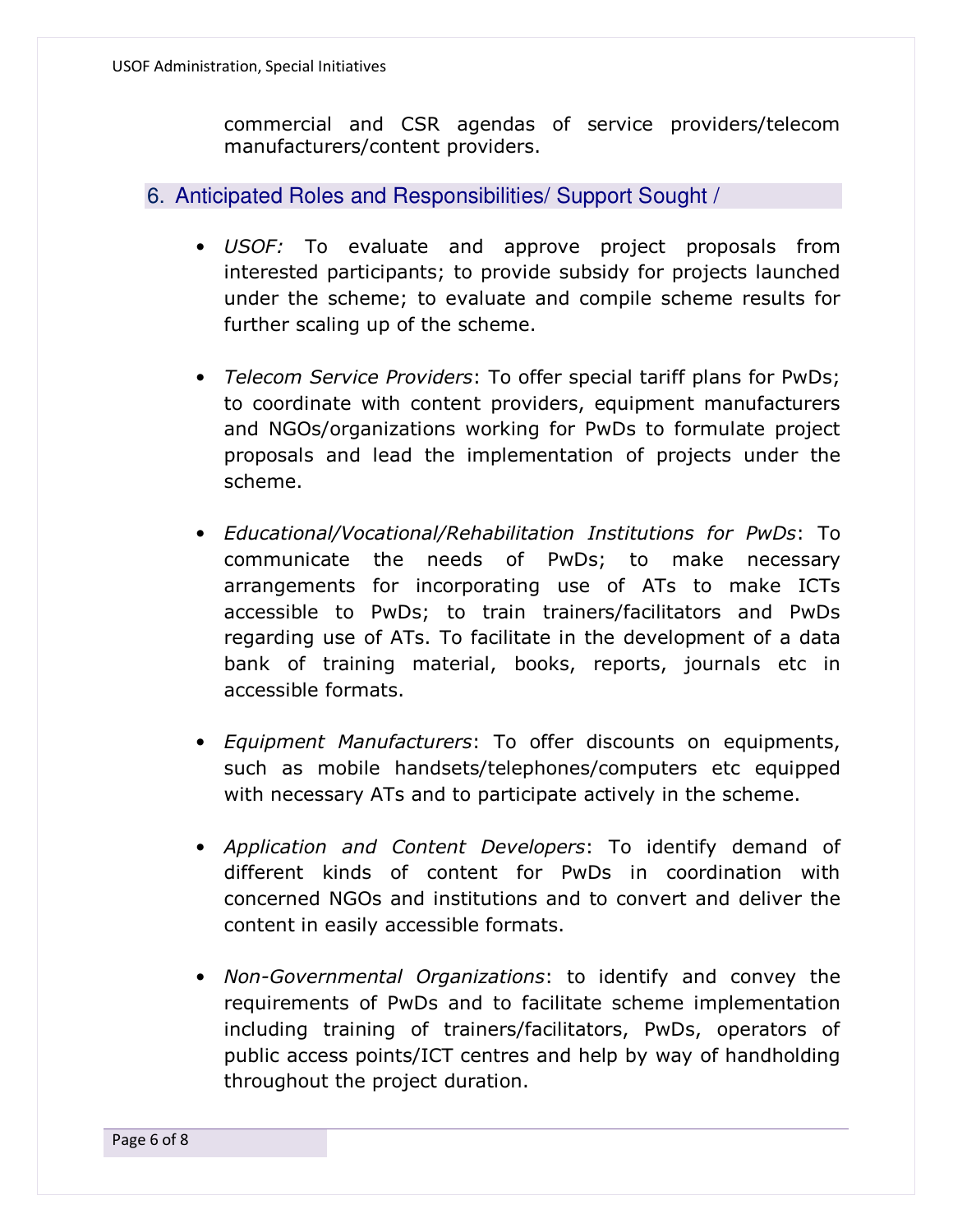• *Concerned Ministries and Departments of Government of India*: To offer necessary assistance and support to USOF and other project participants to ensure realization of objectives of this scheme.

## 7. Projected Timelines

#### **(i) September 2011**

- A meeting of all stakeholders shall be organized wherein the scheme will be presented and discussed. Presentations may be made and ideas exchanged.
- A period of 6 weeks shall be given for project submission as per prescribed format.

#### **(ii) October -November 2011**

• Evaluation of project proposals shall be carried out

#### **(iii) December 2011-January 2012**

- Signing of Memorandum of Understanding (MoUs)/Agreements with project applicants
- **Formal launch of Scheme**

#### **(iv) December 2012-January 2013**

• Completion of projects and evaluation of the same.

#### **(v) February-March 2013**

- Comprehensive scheme report
- Seminars to share the experience/achievements
- Review for scaling up in case of successful pilots